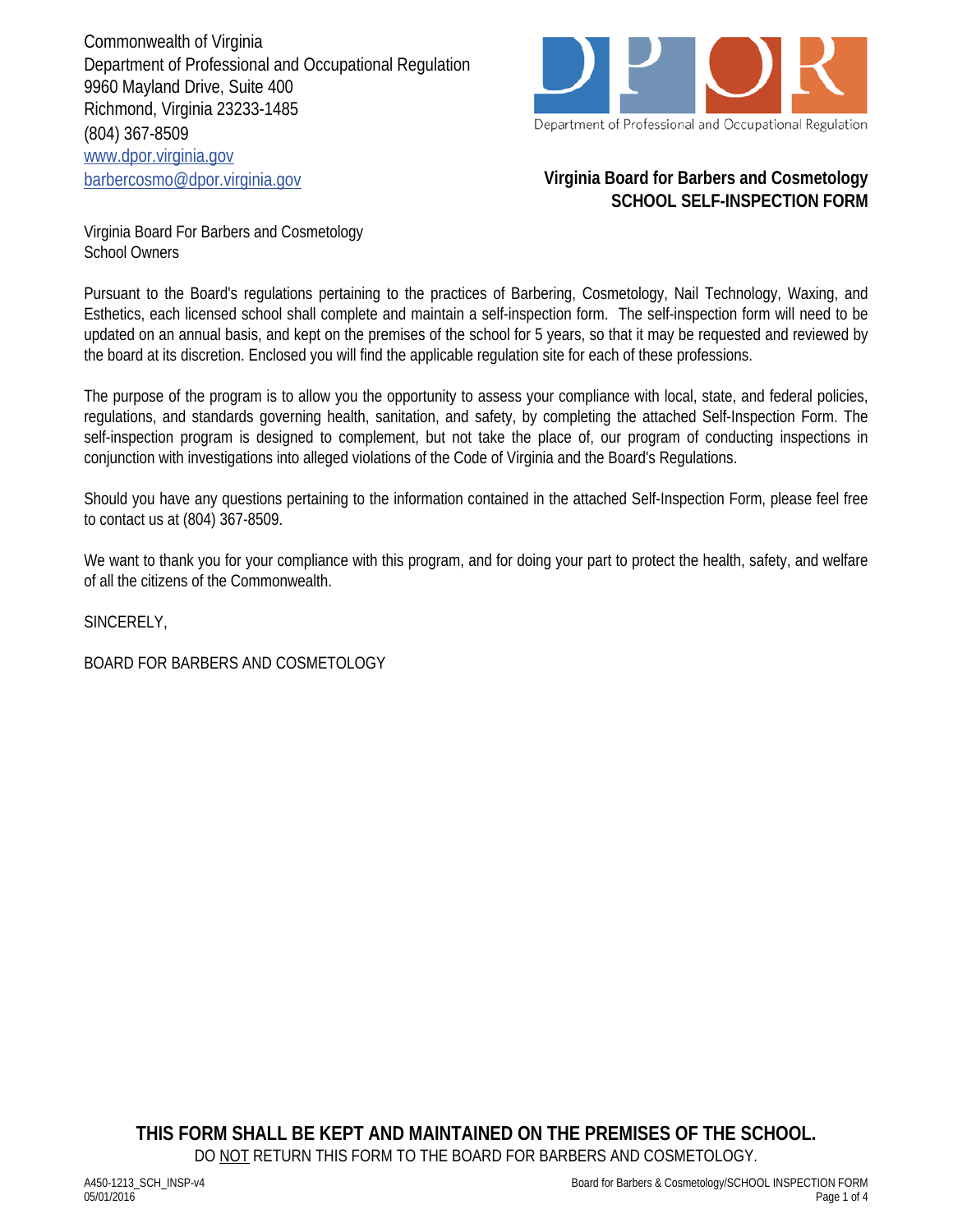Commonwealth of Virginia Department of Professional and Occupational Regulation 9960 Mayland Drive, Suite 400 Richmond, Virginia 23233-1485 Board for Barbers and Cosmetology (804) 367-8509 Regulatory Programs & Compliance Division (804) 367-8504



Department of Professional and Occupational Regulation

## **Virginia Board for Barbers and Cosmetology SCHOOL SELF-INSPECTION FORM**

*The purpose of this program is to allow you the opportunity to assess your compliance with the Board's standards governing sanitation and safety, by completing this Self-Inspection Form. The self-inspection program is designed to complement, but not take the place of, our program of conducting inspections in conjunction with investigations into alleged violations of the Code of Virginia and the Board's Regulations. Compliance with these rules does not infer compliance with other requirements set forth by federal, state, and local laws, codes, ordinances, and regulations as they apply to business operation, physical construction and maintenance, safety, and public health.*

| 1.                                      |                                                                                                                     | Shop/Salon Name                                                                                                                      |                                                                               |                        |                        |                          |                 |  |
|-----------------------------------------|---------------------------------------------------------------------------------------------------------------------|--------------------------------------------------------------------------------------------------------------------------------------|-------------------------------------------------------------------------------|------------------------|------------------------|--------------------------|-----------------|--|
| Mailing Address (PO Box accepted)<br>2. |                                                                                                                     |                                                                                                                                      |                                                                               |                        |                        |                          |                 |  |
|                                         |                                                                                                                     |                                                                                                                                      |                                                                               |                        |                        |                          |                 |  |
|                                         |                                                                                                                     | $\overline{City}$                                                                                                                    |                                                                               |                        | <b>State</b>           |                          | <b>Zip Code</b> |  |
| 3.                                      |                                                                                                                     | Street Address (PO Box not accepted)                                                                                                 | Check here if Street Address is the same as the Mailing Address listed above. |                        |                        |                          |                 |  |
|                                         |                                                                                                                     |                                                                                                                                      |                                                                               |                        |                        |                          |                 |  |
|                                         |                                                                                                                     |                                                                                                                                      |                                                                               |                        |                        |                          |                 |  |
|                                         |                                                                                                                     | City                                                                                                                                 |                                                                               |                        |                        | <b>State</b><br>Zip Code |                 |  |
| 4.                                      |                                                                                                                     | Virginia License Number                                                                                                              |                                                                               | <b>Expiration Date</b> |                        |                          |                 |  |
| 5.                                      |                                                                                                                     | <b>Location License Posted</b>                                                                                                       |                                                                               |                        |                        |                          |                 |  |
| 6.                                      |                                                                                                                     | Owner/Manager                                                                                                                        |                                                                               |                        |                        |                          |                 |  |
| 7.                                      | If Owner/Manager is a practitioner, provide license number(s):<br><u> 1980 - Johann Barbara, martxa alemaniar a</u> |                                                                                                                                      |                                                                               |                        |                        |                          |                 |  |
|                                         |                                                                                                                     | Please check or provide the appropriate response: (Y=Yes, N=No, NA=Not Applicable)                                                   |                                                                               |                        |                        |                          |                 |  |
| 8.                                      | Regulatory                                                                                                          |                                                                                                                                      |                                                                               |                        |                        |                          |                 |  |
|                                         | a.                                                                                                                  | The license bears the same name and address as the business?                                                                         |                                                                               |                        | Y                      | N                        | <b>NA</b>       |  |
|                                         | b.                                                                                                                  | Licenses and certificates are posted in reception area?                                                                              |                                                                               |                        | Y                      | N                        | <b>NA</b>       |  |
|                                         | C.                                                                                                                  | Is the facility sufficiently ventilated to exhaust hazardous or objectionable<br>airborne chemicals, and allow the free flow of air? |                                                                               |                        | Y<br>$\vert \ \ \vert$ | N                        | <b>NA</b>       |  |
|                                         | d.                                                                                                                  | Does this school also have a shop or salon license?                                                                                  |                                                                               |                        | Y                      | N                        | <b>NA</b>       |  |
|                                         |                                                                                                                     | If so, how many chairs are for non-student use?                                                                                      |                                                                               |                        |                        |                          |                 |  |
|                                         | e.                                                                                                                  | Which of the following courses are taught at this school?                                                                            |                                                                               |                        |                        |                          |                 |  |
|                                         |                                                                                                                     | Barbering                                                                                                                            |                                                                               |                        | Y                      | N                        | <b>NA</b>       |  |
|                                         |                                                                                                                     | Cosmetology                                                                                                                          |                                                                               |                        | Υ                      | N                        | <b>NA</b>       |  |
|                                         |                                                                                                                     | Nail Care                                                                                                                            |                                                                               |                        |                        | N                        | <b>NA</b>       |  |
|                                         |                                                                                                                     | Wax Care                                                                                                                             |                                                                               |                        | Υ                      | N                        | <b>NA</b>       |  |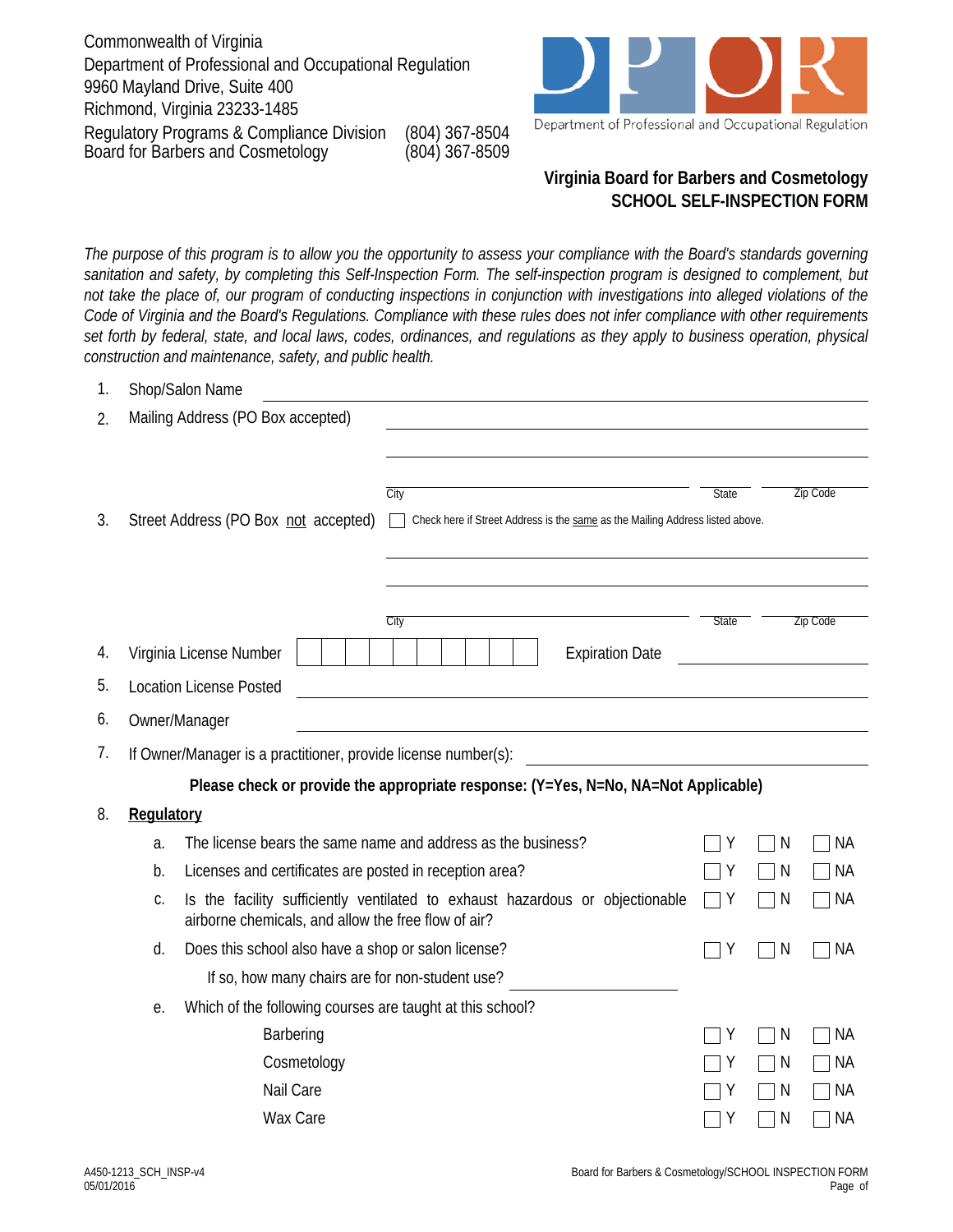If other, please specify:

9. How many hours of safety and sanitation are taught as part of each program this school offers?

| 10. | Sanitation    |                                                                                                                                                                                                                                                             |   |              |           |  |
|-----|---------------|-------------------------------------------------------------------------------------------------------------------------------------------------------------------------------------------------------------------------------------------------------------|---|--------------|-----------|--|
|     | a.            | Do your students wash their hands with antibacterial soap prior to providing<br>services to each customer?                                                                                                                                                  | Y | N            | ΝA        |  |
|     | b.            | Are floors free of hair, nail, and other waste materials?                                                                                                                                                                                                   | Υ | N            | <b>NA</b> |  |
|     | C.            | Is the floor surface a washable surface other than carpet?                                                                                                                                                                                                  | Υ | N            | ΝA        |  |
|     | d.            | Are soiled and/or used cloth materials stored in containers made of cleanable<br>materials and separate from those which are clean or pre-sanitized?                                                                                                        | Y | N            | <b>NA</b> |  |
|     | е.            | Is the waiting area clean and does it have a trash can available for customers?                                                                                                                                                                             | Y | N            | ΝA        |  |
|     | f.            | Is there a fully functional bathroom in the facility, with a working toilet and sink<br>that is available for student and client use?                                                                                                                       | Y | N            | NА        |  |
|     | g.            | Are tools, implements, linens, and multi-use articles cleaned, sanitized, and/or<br>sterilized after use upon each client?                                                                                                                                  | Y | N            | ΝA        |  |
|     | h.            | Are service chairs, nail care tables, sinks/shampoo bowls, facial and waxing<br>tables, dryers and dryer chairs, apparatus for waxing and facials, tanning beds,<br>and other objects which touch the client sanitized and/or sterilized after each<br>use? | Y | N            | ΝA        |  |
|     | İ.            | Does each student in the facility have access to a wet disinfectant unit large<br>enough whereby objects to be disinfected may be completely immersed?                                                                                                      | Y | <sup>N</sup> | ΝA        |  |
|     | j.            | Are all pre-sanitized tools and implements, linens and equipment stored for use<br>in a sanitary enclosed or covered receptacle?                                                                                                                            | Y | N            | ΝA        |  |
|     | k.            | Is the facility free of insects, rodents, birds, or any type of animals?                                                                                                                                                                                    | Υ | N            | <b>NA</b> |  |
| 11. | <b>Safety</b> |                                                                                                                                                                                                                                                             |   |              |           |  |
|     | a.            | Does this facility have a "Certificate of Occupancy" from the local building<br>official, zoning board, or health department?                                                                                                                               | Y | N            | ΝA        |  |
|     | b.            | Does this facility have on its premises any cosmetic product that has been<br>banned by the U.S. Food and Drug Administration?                                                                                                                              | Y | N            | <b>NA</b> |  |
|     | С.            | Does this facility have a blood/bodily fluid cleanup kit in the work area?                                                                                                                                                                                  |   | N            | <b>NA</b> |  |
|     | d.            | Are heat producing appliances and equipment placed so as to prevent<br>accidental injury and fires?                                                                                                                                                         | Υ | N            | <b>NA</b> |  |
|     | е.            | Are all work areas free of clutter, trash, and other items that may pose a hazard?                                                                                                                                                                          | Y | N            | ΝA        |  |
|     | f.            | Are all bottles and containers properly labeled?                                                                                                                                                                                                            | Υ | N            | NА        |  |